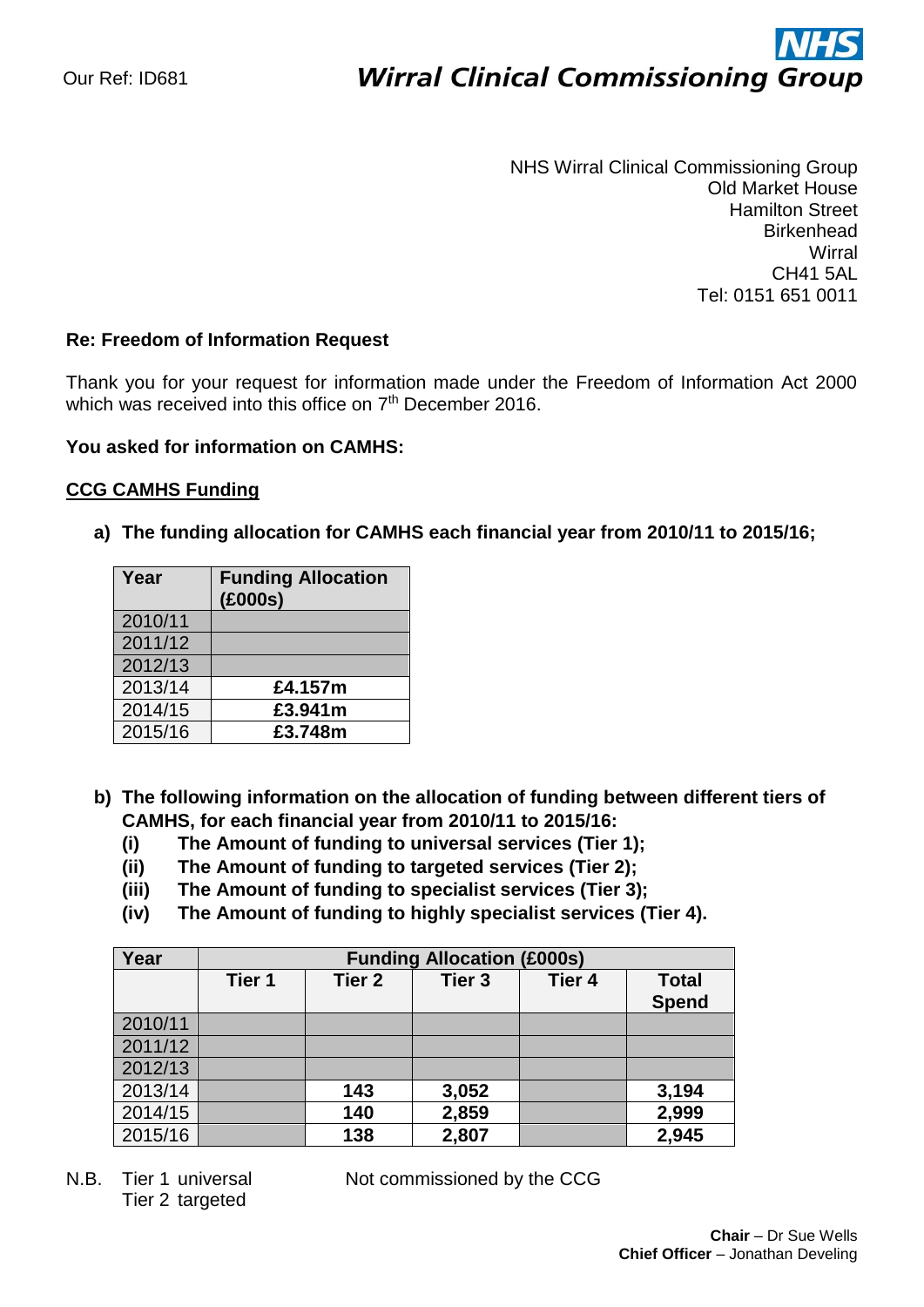| Tier 3 specialist        |                          |
|--------------------------|--------------------------|
| Tier 4 highly specialist | NHS England commissioned |

## **CCG CAMHS Referrals**

l

## **a) Please provide CCG data for each year between 2010-2015 on:**

# **I. The number of referrals to CAMHS;**

| Year    | <b>Number of</b><br><b>CAMHS</b><br><b>Referrals</b> |
|---------|------------------------------------------------------|
| 2010/11 |                                                      |
| 2011/12 |                                                      |
| 2012/13 |                                                      |
| 2013/14 | 3124                                                 |
| 2014/15 | 2718                                                 |
| 2015/16 | 2133                                                 |

## **II. The number of referrals to CAMHS by tier of service<sup>1</sup> referred to;**

| Year    | <b>Number of CAMHS Referrals to:</b> |        |        |        |  |
|---------|--------------------------------------|--------|--------|--------|--|
|         | Tier 1                               | Tier 2 | Tier 3 | Tier 4 |  |
| 2010/11 |                                      |        |        |        |  |
| 2011/12 |                                      |        |        |        |  |
| 2012/13 |                                      |        |        |        |  |
| 2013/14 |                                      | 518    | 2606   |        |  |
| 2014/15 |                                      | 584    | 2134   |        |  |
| 2015/16 |                                      | 865    | 1268   |        |  |

## **III. The recorded reasons for these referrals;**

| <b>Referral Source</b>              | 2010/11 | 2011/12 | 2012/13 | 2013/14 | 2014/15 | 2015/16 |
|-------------------------------------|---------|---------|---------|---------|---------|---------|
| <b>A&amp;E</b> Department           |         |         |         | 85      | 138     | 78      |
| <b>CAMHS</b>                        |         |         |         |         | 2       |         |
| <b>CLDT - Community Learning</b>    |         |         |         |         |         |         |
| <b>Disabilities Team</b>            |         |         |         |         |         |         |
| <b>CMHT Adult</b>                   |         |         |         |         |         |         |
| <b>General Medical Practitioner</b> |         |         |         | 1938    | 1777    | 1500    |
| <b>Health Visitor</b>               |         |         |         |         |         |         |
| Other                               |         |         |         | 330     | 346     | 392     |
| <b>Other Hospital</b>               |         |         |         | 6       |         | 5       |
| Other specialist clinical           |         |         |         |         |         |         |
| department                          |         |         |         | 23      | 10      | 3       |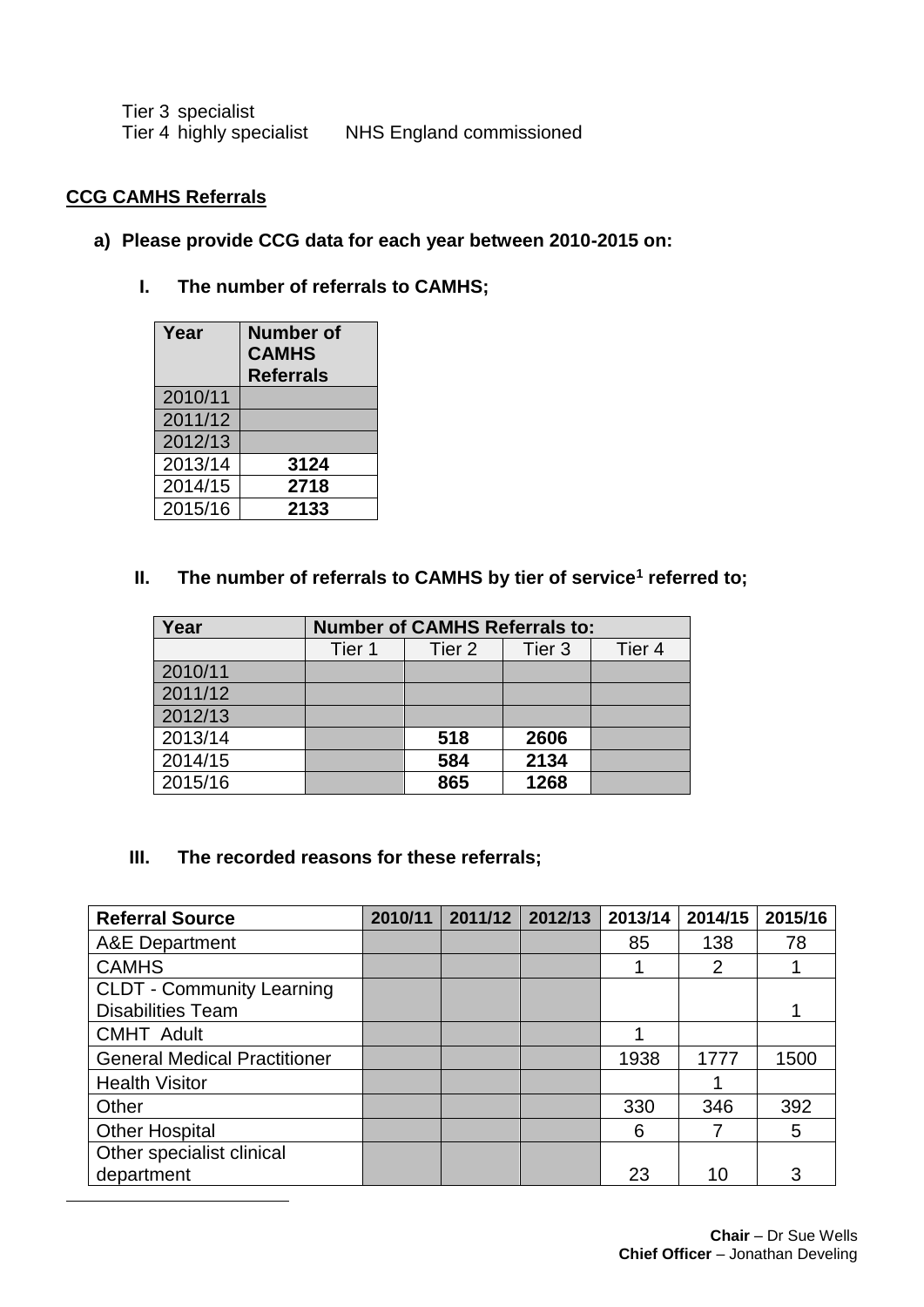| <b>Paediatrics Community Based</b> |  | 404  | 166            | 73   |
|------------------------------------|--|------|----------------|------|
| <b>Paediatrics Hospital Based</b>  |  | 93   | 42             | 25   |
| Pediatrician                       |  |      |                |      |
| <b>Psychiatry Services</b>         |  | 6    | $\overline{2}$ |      |
| <b>Ref by Other Consultant</b>     |  |      |                |      |
| School                             |  | 6    |                | 3    |
| <b>School Nurse</b>                |  | 24   | 9              | 2    |
| <b>Self</b>                        |  |      |                | 33   |
| <b>Sex Worker Project</b>          |  |      |                |      |
| <b>Social Services</b>             |  | 205  | 216            | 16   |
| Syringe Exchange                   |  |      |                |      |
| <b>Total</b>                       |  | 3124 | 2718           | 2133 |

# **IV. The ages of the child/adolescent of the young people referred.**

| Age:            | <b>Number of Referrals in:</b>                            |  |  |  |  |  |  |
|-----------------|-----------------------------------------------------------|--|--|--|--|--|--|
|                 | 2010/11   2011/12   2012/13   2013/14   2014/15   2015/16 |  |  |  |  |  |  |
| $rac{0-5}{5-7}$ |                                                           |  |  |  |  |  |  |
|                 |                                                           |  |  |  |  |  |  |
| $7 - 11$        |                                                           |  |  |  |  |  |  |
| $11 - 18$       |                                                           |  |  |  |  |  |  |
| 18+             |                                                           |  |  |  |  |  |  |

This information is not held by NHS Wirral Clinical Commissioning Group (CCG) and suggest that you contact the provider Cheshire Wirral Partnership Trust (CWP) directly. I provide their contact information below:

[FOI@cwp.nhs.uk](mailto:FOI@cwp.nhs.uk)

**b) The average waiting time in days between a referral to CAMHS being made and an initial CAMHS assessment for each year from 2010-15.** 

| Year:   | Avg. Weeks: | Avg. Days: |
|---------|-------------|------------|
| 2010/11 |             |            |
| 2011/12 |             |            |
| 2012/13 |             |            |
| 2013/14 | 6.9         | 48         |
| 2014/15 | 6           | 42         |
| 2015/16 | 6.6         | 46         |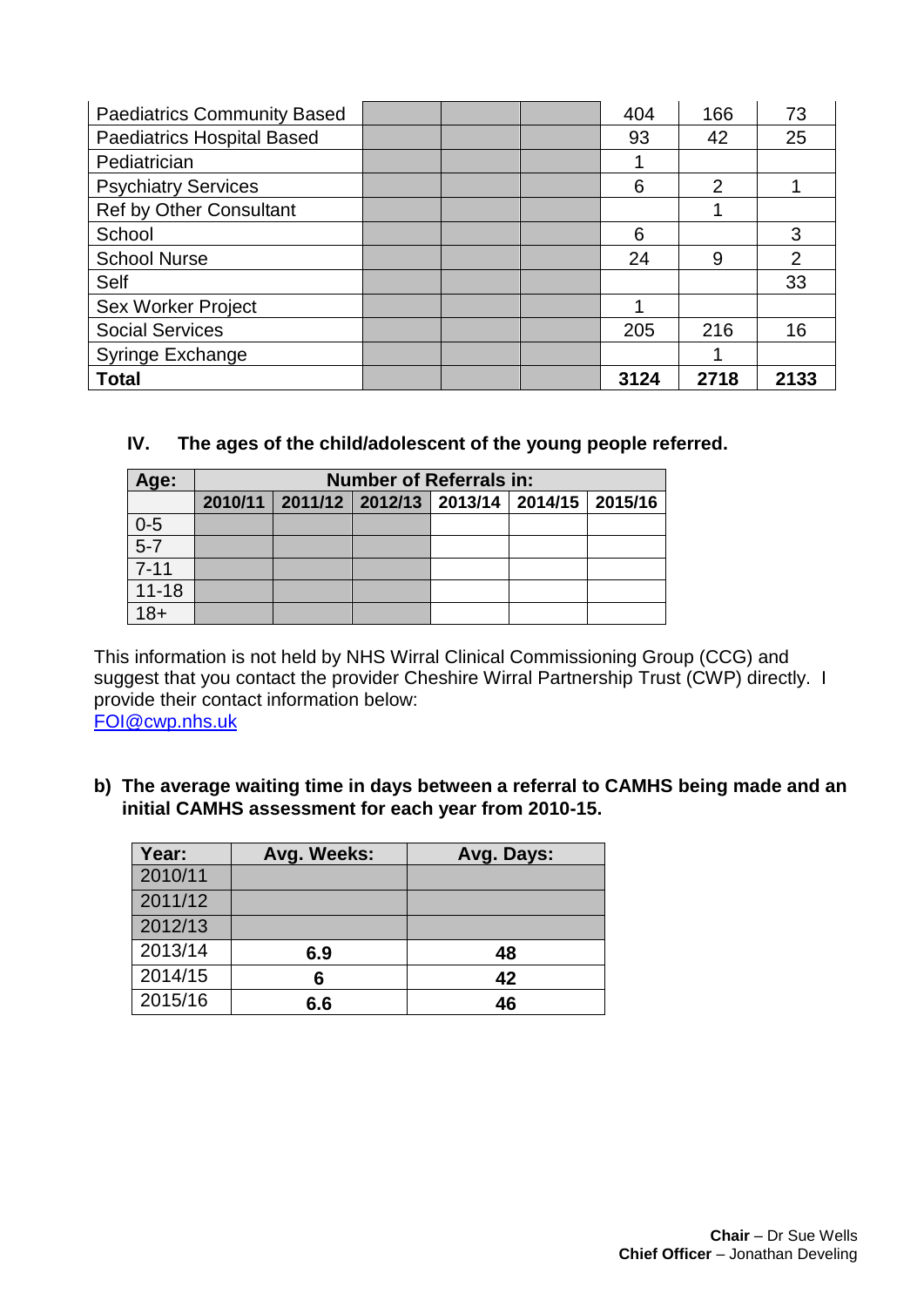| Year    | Avg. Days wait for access to: |        |                                 |                 |  |  |
|---------|-------------------------------|--------|---------------------------------|-----------------|--|--|
|         | Tier 1                        | Tier 2 | Tier <sub>3</sub>               | Tier 4          |  |  |
|         |                               |        | Services   Services   Services* | <b>Services</b> |  |  |
| 2010/11 |                               |        |                                 |                 |  |  |
| 2011/12 |                               |        |                                 |                 |  |  |
| 2012/13 |                               |        |                                 |                 |  |  |
| 2013/14 |                               | 20     | 55                              |                 |  |  |
| 2014/15 |                               | 21     | 53                              |                 |  |  |
| 2015/16 |                               | 66     | 52                              |                 |  |  |

#### **\*Tier 3 – CAHMS Service Teams**

The Tier 3 activity is based on list of Service Team Names below. There have been changes in teams over the financial years; the caveat is that the CCG has based this information on team names supplied by Cheshire & Wirral Partnership Trust. The data is based on all referrals received to any teams listed.

16-19 Service, West Cheshire 16-19 Service, Wirral Adcote Social Learning Team, CAMHS Wirral Caring to Care CHICC Sure Start CYP IAPT 0-16 Marsden House CYP IAPT 0-16 Service Birkenhead CYP IAPT 0-16 Service Central Wirral CYP IAPT 0-16 Service Wallasey CYP IAPT 0-16 Service West Cheshire CYP IAPT 0-16 Wirral East Team CYP JAPT 16-19 Service West Cheshire CYP IAPT LD CAMHS Wirral CYP IAPT Wirral 16-18 Service CYP IAPT Wirral PMHW Team CYP IAPT Wirral West 0-16 Service **DAAT - CAMHS Wirral** Diabetic Clinic CAMHS Wirral Health Education Unit, CAMHS Wirral Primary CAMHS - Macclesfield Primary CAMHS - West Cheshire The Columbia Team Wirral CAMHS Partnership Team Wirral MST Team Wirral PIMHS Wirral PMHW Team Wirral Sleep Clinic CAMHS YOT - CAMHS Wirral

Please note that following the decommissioning of Primary Care Trust's, on the 31<sup>st</sup> March 2013, we no longer hold information prior to this date. This information is now held by NHS England and I have included the contact details for NHS England below:

Telephone 0300 311 22 33 Email [England.contactus@nhs.net](mailto:England.contactus@nhs.net)